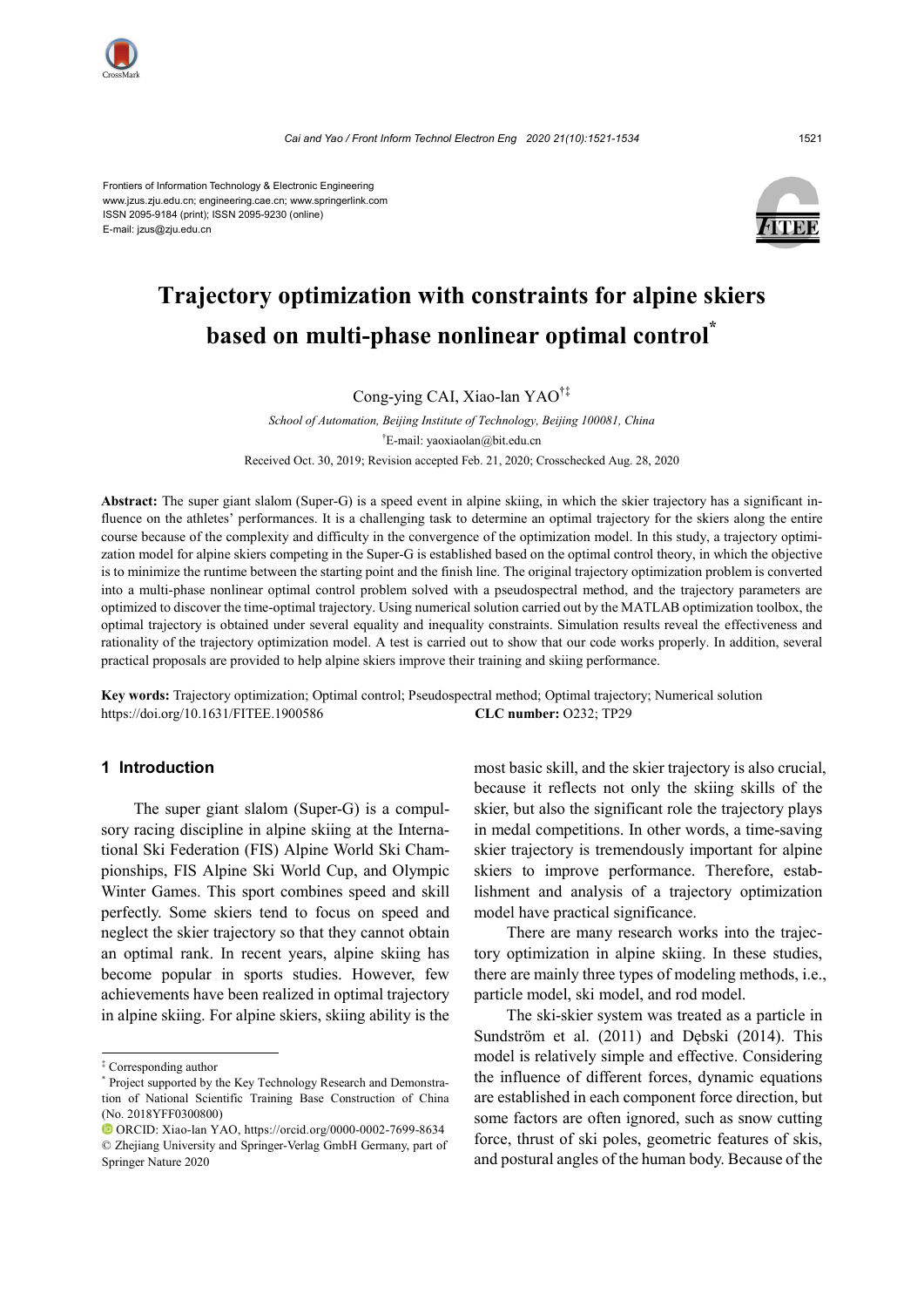appropriate simplification of the whole ski-skier system, the model has obvious advantages in numerical solution and convergence.

The ski-skier system was treated as a ski model in Hirano (2006), in which the quickest descent line between gates on a ski slope was calculated. In the model, some details were considered, such as positions of the ski-skier system on the ski slope, rotational angles of the skis, ski length, ski slope angle, system velocity, and rotational velocity at a discrete time. However, simulation results seem to be unsatisfactory. The quickest descent line through four gates could not be obtained due to the numerical difficulty. Instead, the descent lines are calculated separately for uphill and downhill turns, and then they are simply added. A ski model was established by Chen L and Qi (2006). In their work, based on the geometric characteristics of skis and the formula for turning radius, constraint equations for ski turning movement were deduced using a numerical method, and numerical simulations and analysis of the ski movement trajectories on flat ground and a slope were carried out, including the trajectory of the body's center of gravity and the trajectory of the geometric center of the ski.

Furthermore, the ski-skier system can be treated as a rod model, which is a slightly complicated rod system. In the modeling process, the skier's body is simplified as a massless rod and a mass point, and the mass point is affixed to the upper end of the rod. By building a rod model, a skier's movement was analyzed (Youn, 2018), the dynamics of the carving runs in alpine skiing was studied (Komissarov, 2019), and the effect of the skier's inclination during the turning motion around the pole on the total descent time was considered (Rudakov et al., 2010). Nevertheless, it is difficult to solve a trajectory optimization problem based on the rod model and obtain an optimization result for an alpine skiing course with multiple gates.

To address the trajectory optimization problem, some methods have been proposed. For instance, numerical methods for trajectory optimization were summarized in detail (Betts, 1998; Chen G et al., 2011; Huang et al., 2012; Rao, 2014), including mainly two categories: direct and indirect methods. A hybrid approach, a combination of direct and indirect methods, was described as a promising way to obtain a numerical solution to nonlinear optimal control problems (von Stryk and Bulirsch, 1992). A dimension reduction method based on trajectory shaping was put forward to improve the accuracy of trajectory optimization using the good shape-characterizing ability of Bézier curves to describe the optimal trajectory, and the dimension reduction optimization method converts the boundary conditions of the optimization problem into the parameter constraints of trajectory shaping (Zhang and Hou, 2016). An in-cruise optimization method was implemented to calculate the optimal trajectory that reduces the flight cost, by which the aircraft could perform a horizontal deviation or change altitudes via step climbs to reduce fuel consumption (Patrón and Botez, 2015).

Some recent works have thoroughly considered the trajectory optimization problem. A joint trajectory smoothing and tracking framework for a specific class of targets with smooth motion (Li et al., 2019) was presented; it models the target trajectory over a time window by a continuous function of time (FoT) and updates the parameters iteratively with the time sliding of the time window. Based on the recursive Bayesian filtering and the least squares fitting (LSF) frameworks, a computationally efficient approach to exploiting the prior trajectory geometry (Li, 2019) was presented, for positioning a target that moves on a single, deterministic road. An improved dynamic programming track-before-detect (DP-TBD) algorithm was proposed (Zheng et al., 2016) to distinguish the target from the disturbance more effectively, and the improved algorithm does not need prior knowledge about the target motion. An adaptive multi-spline refinement algorithm, a new dynamic programming based parallel algorithm, adapted to on-board heterogeneous computers was studied by Dębski (2016); it uses a new discrete space of  $C<sup>1</sup>$ -continuous functions called the multi-spline as its search space representation. Guo et al. (2019) proposed an efficient dynamic programming with shooting heuristic as a subroutine (DP-SH) algorithm for the integrated optimization problem. Chen D et al. (2019) proposed a multi-objective trajectory planning method based on an improved immune clonal selection algorithm to plan the motion trajectory of the mobile platform in the Cartesian space with a quintic B-spline curve. Liu et al. (2019) proposed a stochastic optimal control algorithm to dynamically adjust and optimize aircraft trajectories. A novel guidance algorithm based on convex optimization, pseudospectral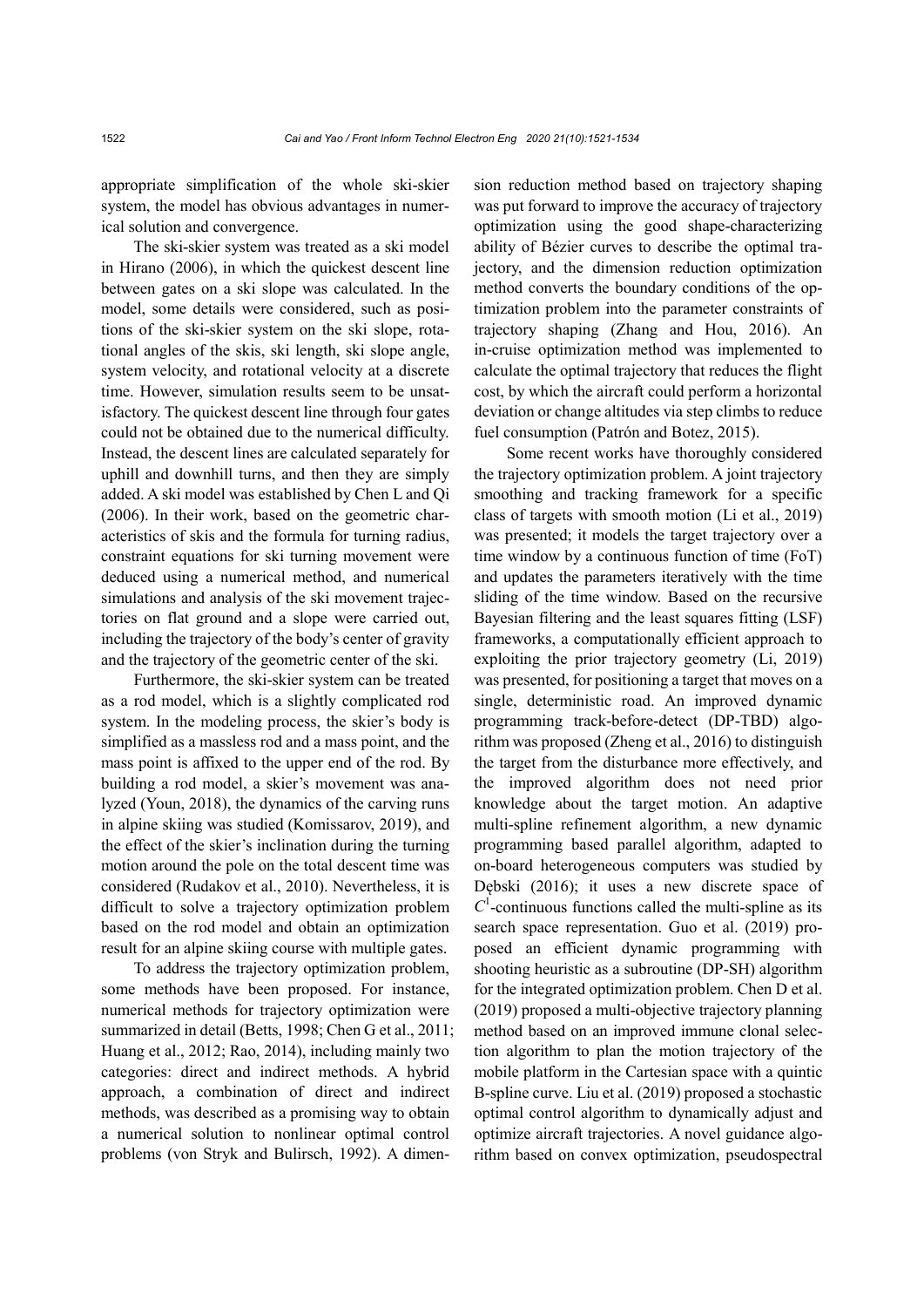discretization, and a model predictive control (MPC) framework was proposed by Wang et al. (2019) to solve the highly nonlinear and constrained fueloptimal rocket landing problem. These algorithms have different applications in the field of trajectory optimization, and play an important role in trajectory optimization.

In addition, several kinds of software are used for trajectory optimization, especially in aircraft, such as GPOPS (Graham and Rao, 2015; Benito and Johnson, 2016; Hong et al., 2016), SEPSPOT, OTIS (Falck and Gray, 2019), POST, CAMTOS, VITA, CHEBYTOP (Paek et al., 2016), and TOMLAB (Morbidi et al., 2018; Ranogajec et al., 2018; Crain and Ulrich, 2019).

Although some achievements have been made in the research on alpine skiing, it is worthwhile to study and analyze the trajectory optimization model in depth. Therefore, we are eager to do some work in this area.

The main contributions of our study are summarized as follows:

1. We build a trajectory optimization model. On one hand, comparing it with other current methods for establishing dynamic equations, we derive a set of simpler dynamic equations, and find that the proposed method is easier to converge (i.e., obtain the optimal solution for an alpine course with multiple gates). On the other hand, in the modeling process, we choose the Super-G course as the research object and take the course data from the official website of FIS, so the course setting is within reason.

2. Gliding inflection points are marked on the optimal skier trajectory. These points are the transition points for concavity and convexity in the ski trajectory; however, they have not been presented in the optimal ski trajectory in other works in terms of concept and coordinate labeling.

3. Several practical proposals are put forward after analysis. It is hoped that these reasonable suggestions can help in the daily training and provide efforts for performance improvements for alpine skiers.

# **2 Course setting**

To make our research object concrete and representative, a Super-G course is chosen. Alpine skiing is divided mainly into two types: the speed events (Downhill and Super-G) and technical events (Slalom and Giant Slalom). In Downhill, Super-G, and Giant Slalom, two pairs of slalom poles are used, each pair of which carries a gate panel between them. There are single-color gates in Downhill, and the Giant Slalom and Super-G alternate red and blue gates. Although the gate color settings are different, they have no influence on the research. The biggest difference is in the requirements for the gate intervals and the vertical drop of the whole course. The choice of the Super-G is mainly due to that it is a concrete and representative research object for the three events.

To build a more efficient and effective trajectory optimization model for alpine skiers in the Super-G, the Super-G course is designed according to technical data taken from the International Competition Rules (ICR) on the fis-ski.com webpage (https://www.fisski.com/en/inside-fis/document-library/alpinedocuments), whereby only seven Super-G gates are arranged for the study. In Fig. 1, a Super-G gate consists of four slalom poles and two gate panels, where the gate line is the shortest imaginary line between the turning pole and the outside gate at snow level. By establishing a Cartesian coordinate system, whose *x* and *y* axes are parallel to the horizontal and longitudinal directions, respectively, of the ski slope, the coordinate positions of the starting point, inside poles, and the finish line can be determined. Ski slope is assumed to have an angle *β* and a flat surface. The two inside poles of each gate are marked, and the coordinates of which (unit: m) are shown in Fig. 2.

Many different trajectories can remain after athletes run the ski course several times. However, an admissible trajectory demands that the skiers pass the



**Fig. 1 Super-G gate components**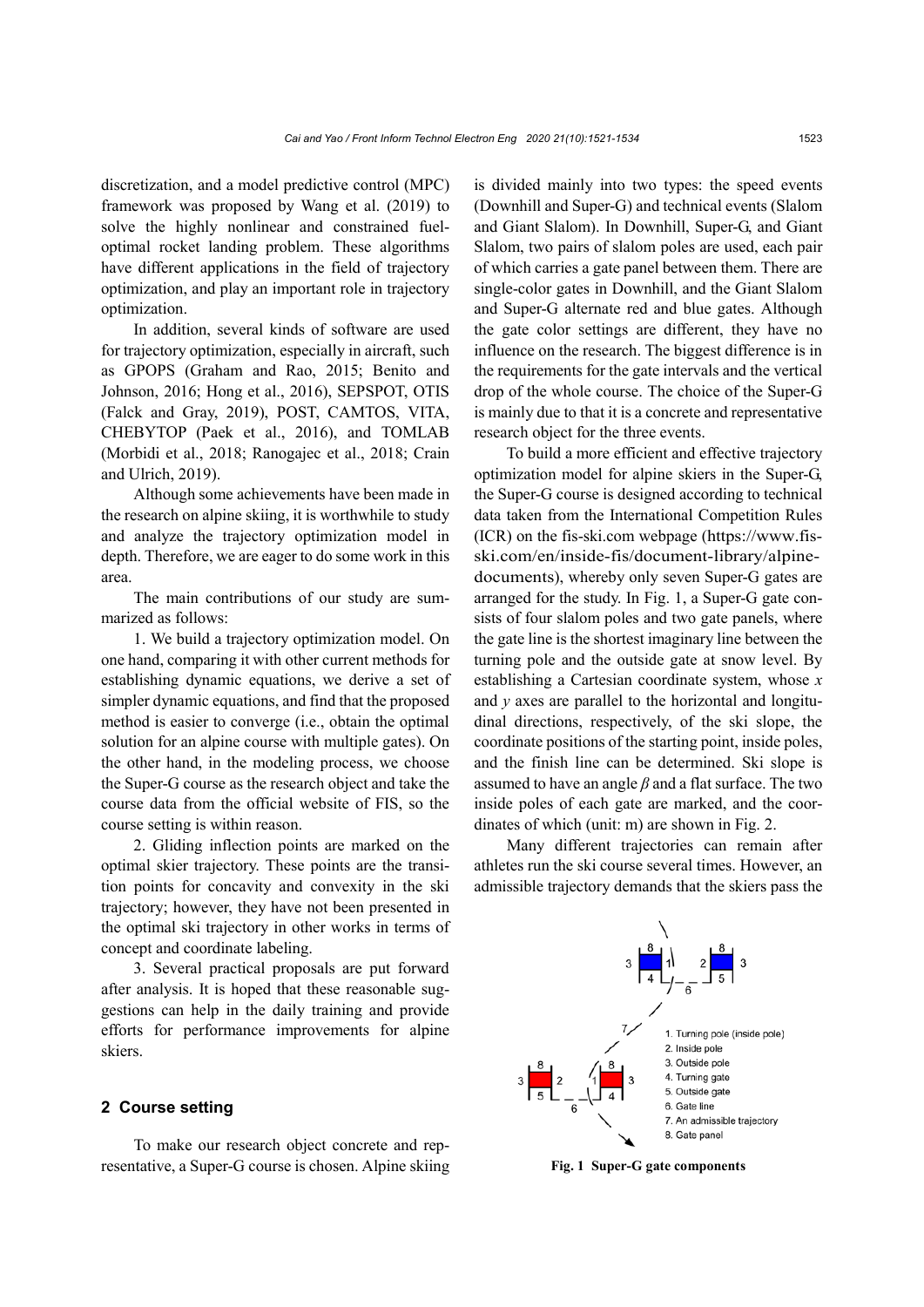

**Fig. 2 An alpine skiing course for the Super-G**

gate lines between two inside poles such that the skiers'ski tips and two feet have crossed the gate line, in contrast to the wrong way of bypassing the outside poles. If a competitor misses a gate, he/she can no longer go through further gates and will eventually fail in the race. Therefore, the coordinate positions of the inside poles can be transformed into the boundary conditions for the trajectory optimization model.

### **3 Modeling and solution**

## **3.1 Particle model**

As mentioned above, considering the complexity and convergence of the trajectory optimization model, the whole ski-skier system, including the human body and two ski poles and skis, is regarded as a particle, whose mass is *m*. Assume that the particle glides along an admissible trajectory and all turns are purely carved (i.e., without skidding or take-off). Ski poles are not used to change the direction of the skier's gliding and the magnitude of the skier's velocity. Only five forces acting on the particle are described, i.e., gravity *G*, supporting force  $F_N$ , sliding friction  $f_S$ , air resistance (air drag)  $f_a$ , and resultant force  $F_c$ which provides centripetal force in the radial direction (Fig. 3). Note that  $F_N$  is perpendicular to the slope and that all the other forces are on the slope. Moreover,  $v$  and  $\dot{\phi}$  denote the instantaneous speed and angular velocity at a certain moment, respectively (Fig. 3b).



**Fig. 3 Forces acting on an alpine skier: (a) component forces generated at each point of action; (b) forces applied to a particle on an admissible trajectory**

### **3.2 Deriving equations**

On the ski slope, we perform force analysis on the particle model (Fig. 4). After applying Newton's Second Law in the  $x_1$  and  $y_1$  directions, we can obtain

$$
\begin{cases}\n m\ddot{x}_1 = -F_c \sin\varphi - (f_a + f_s)\cos\varphi, \\
 m\ddot{y}_1 = G' + F_c \cos\varphi - (f_a + f_s)\sin\varphi,\n\end{cases} (1)
$$

where

$$
\begin{cases}\nG' = mg\sin\beta, \\
f_a = 0.5C_d\rho_a s v^2, \\
f_s = \mu mg\cos\beta,\n\end{cases}
$$
\n(2)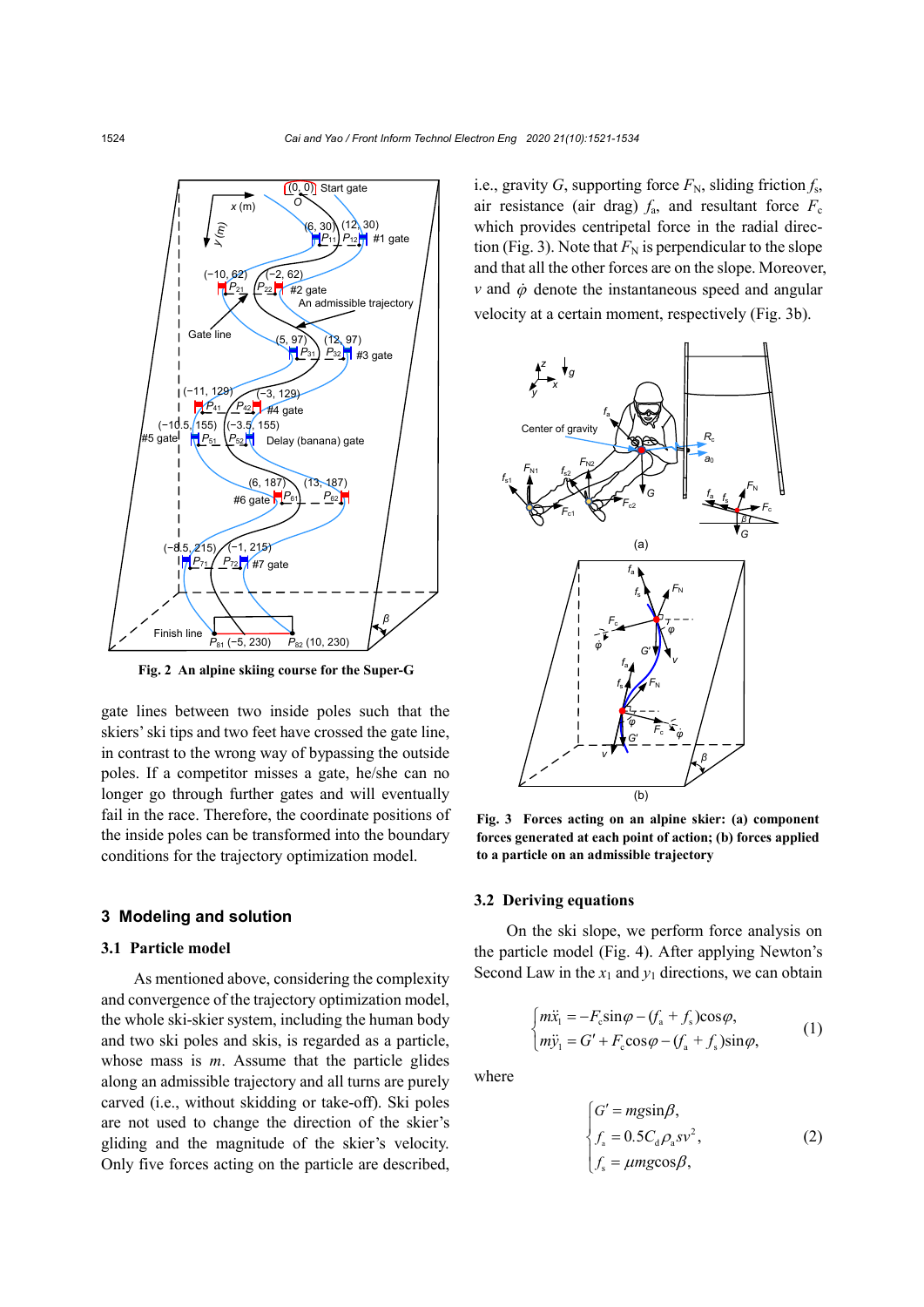where  $\mu$  is the sliding friction coefficient,  $C_d$  the air resistance coefficient,  $\rho_a$  the air density, and *s* the windward area of the human body. In the same way, in the  $x_2$  and  $y_2$  directions, we can obtain

$$
\begin{cases}\n m\ddot{x}_2 = F_c \sin \varphi - (f_a + f_s) \cos \varphi, \\
 m\ddot{y}_2 = G' - F_c \cos \varphi - (f_a + f_s) \sin \varphi.\n\end{cases}
$$
\n(3)

Considering that  $\dot{\varphi} > 0$  (because  $\varphi$  increases over time) on the upper half part of the trajectory and  $\dot{\varphi}$  < 0 (because  $\varphi$  decreases over time) on the lower half part of the trajectory, we can obtain the general expression as

$$
\begin{cases}\n m\ddot{x} = -F_c \sin \varphi \text{sgn}\dot{\varphi} - (f_a + f_s) \cos \varphi, \\
 m\ddot{y} = G' + F_c \cos \varphi \text{sgn}\dot{\varphi} - (f_a + f_s) \sin \varphi.\n\end{cases}
$$
\n(4)

We do not want to obtain the overly complex dynamic equations used for trajectory optimization. Therefore, we attempt to cancel out  $F_c$ . According to the kinematic knowledge of

$$
\begin{cases}\n\ddot{y} = (v \sin \varphi)' = \dot{v} \sin \varphi + v \dot{\varphi} \cos \varphi, \\
\ddot{x} = (v \cos \varphi)' = \dot{v} \cos \varphi - v \dot{\varphi} \sin \varphi,\n\end{cases}
$$
\n(5)

and combining Eqs. (4) and (5), the following equation holds:

$$
m\ddot{\text{y}}\cos\varphi - m\ddot{\text{x}}\sin\varphi = G'\cos\varphi + F_c \text{sgn}\dot{\varphi}
$$
  
\n
$$
\Rightarrow m(\dot{\text{y}}\sin\varphi + \dot{\text{y}}\dot{\text{y}}\cos\varphi)\cos\varphi - m(\dot{\text{y}}\cos\varphi - \dot{\text{y}}\dot{\text{y}}\sin\varphi)\sin\varphi
$$
  
\n
$$
= G'\cos\varphi + F_c \text{sgn}\dot{\varphi}.
$$

For simplification, we can obtain

$$
mv\dot{\varphi} = G'\cos\varphi + F_c \text{sgn}\dot{\varphi}.\tag{6}
$$

Appling Newton's Second Law in the radial and tangential directions, we can obtain

$$
\begin{cases} m\dot{v} = G'\sin\varphi - (f_a + f_s), \\ F_c + G'\cos\varphi \operatorname{sgn}\dot{\varphi} = m v^2 / R_c, \end{cases}
$$
 (7)

where  $R_c$  is the turning radius (i.e., the radius of curvature) that reflects the bending degree of the skier trajectory at a certain point. Combining Eq. (6) and the second equation of Eq. (7), the following equation

holds:

$$
\dot{\varphi} = \frac{v}{R_{\rm c}} \text{sgn}\dot{\varphi}.\tag{8}
$$

Consequently, we can obtain

$$
\begin{cases}\n\dot{\varphi} = \frac{v}{R_{\rm e}} \text{sgn}\dot{\varphi}, \\
\dot{v} = \frac{G' \text{sin}\varphi - (f_{\rm a} + f_{\rm s})}{m}.\n\end{cases}
$$
\n(9)

Thus, we obtain

$$
\begin{cases}\n\dot{\varphi} = \frac{v}{R_{c}} \text{sgn}\dot{\varphi}, \\
\dot{v} = g \text{sin}\beta \text{sin}\varphi - v^{2} \frac{C_{d} \rho_{a} s}{2m} - \mu g \text{cos}\beta.\n\end{cases}
$$
\n(10)



**Fig. 4 Plane force analysis performed on the admissible trajectory**

### **3.3 Dynamic equations**

The trajectory equation of the particle can be described by four state variables:

$$
\begin{cases}\nx = x(t), \\
y = y(t), \\
\varphi = \varphi(t), \\
v = v(t),\n\end{cases} (11)
$$

where  $x(t)$ ,  $y(t)$ ,  $\varphi(t)$ , and  $v(t)$  are the lateral displacement, longitudinal displacement, angle between the tangent and horizontal direction, and tangential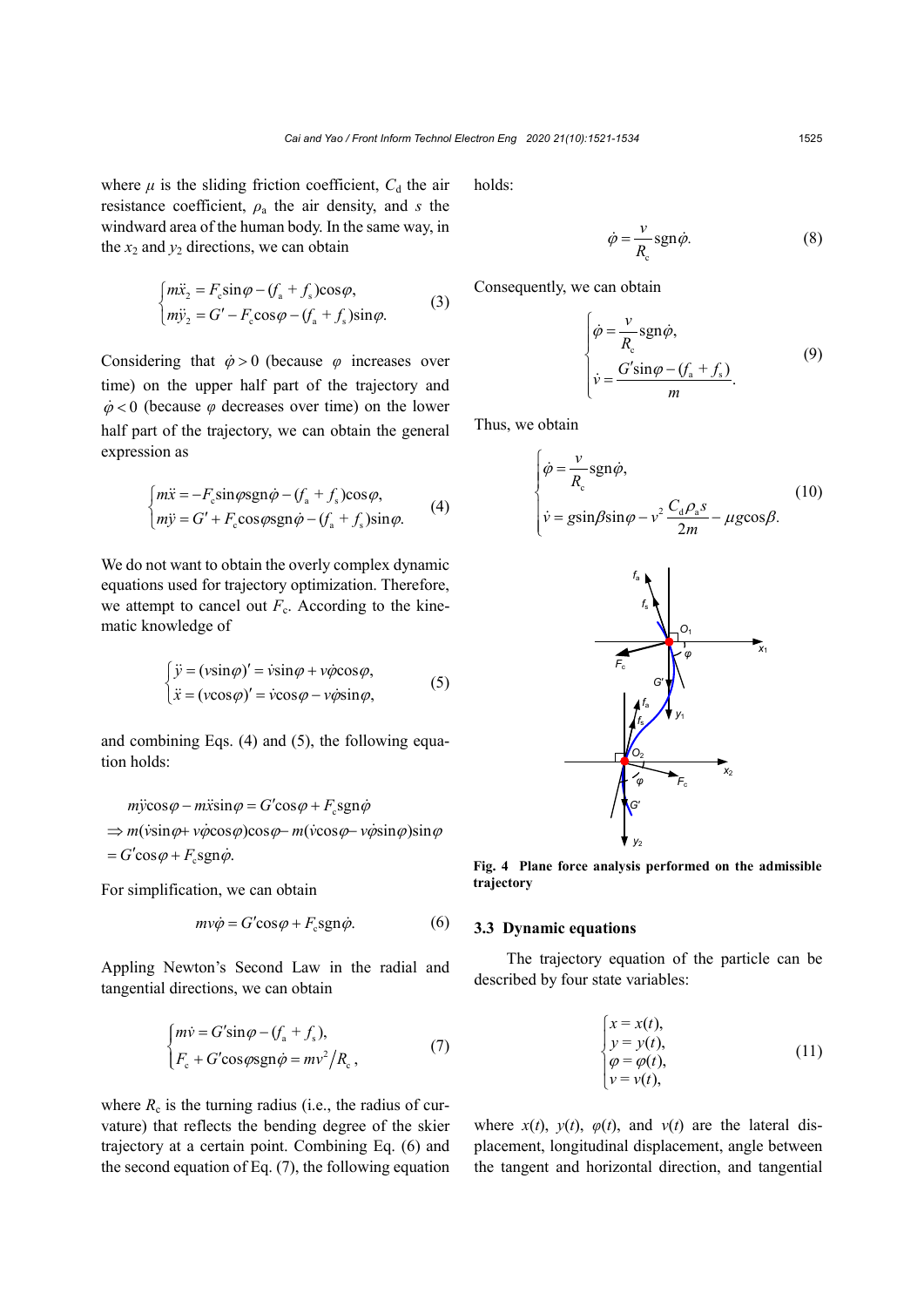velocity of the trajectory curve, respectively. According to the kinematics, the following equations are obtained:

$$
\begin{cases}\n\dot{x} = v \cos \varphi, \\
\dot{y} = v \sin \varphi.\n\end{cases}
$$
\n(12)

Combining Eqs. (10) and (12), the dynamic equation *ż*=*f*(*z*, *u*, *t*) can be expressed as follows:

$$
\begin{cases}\n\dot{x} = v \cos \varphi, \\
\dot{y} = v \sin \varphi, \\
\dot{\varphi} = v u(t), \\
\dot{v} = g \sin \beta \sin \varphi - v^2 \frac{C_d \rho_a s}{2m} - \mu g \cos \beta,\n\end{cases}
$$
\n(13)

where the control variable  $u(t)$  is defined as

$$
u(t) = \frac{1}{R_c(t)} \operatorname{sgn} \dot{\varphi}(t). \tag{14}
$$

The control variable describes the bending degree and direction of the ski trajectory. Skiers can achieve the quickest trajectory by controlling the control variable.

#### **3.4 Boundary conditions**

The original trajectory optimization problem is converted into a multi-phase optimal control problem, and the whole ski trajectory is divided into eight phases on the Super-G course. The first phase is between the starting point and the first gate line; the second phase is between the first and the second gate lines; the third phase is between the second and the third gate lines; the remaining phases are defined in the same way. Let  $t_0\{p\}$  be the initial time of the  $p^{\text{th}}$ phase and  $t_0$ {1} the time when the skier leaves the starting point  $O(0, 0)$ . Similarly, let  $t_f\{p\}$  be the final time of the  $p^{\text{th}}$  phase and  $t_{\text{f}}\{8\}$  the time when the skier passes the finish line. Let the initial, final, and general states of the  $p^{\text{th}}$  phase be expressed, respectively, as follows:

$$
z_0^{(p)} = [x_0\{p\}, y_0\{p\}, \varphi_0\{p\}, v_0\{p\}]^T, \qquad (15)
$$

$$
z_{f}^{(p)} = [x_{f} \{p\}, y_{f} \{p\}, \varphi_{f} \{p\}, v_{f} \{p\}]^{T}, \qquad (16)
$$

$$
z^{(p)} = [x\{p\}, y\{p\}, \varphi\{p\}, v\{p\}]^{\mathrm{T}}.
$$
 (17)

To obtain the optimal trajectory, time and states

are constrained as

$$
\begin{cases} t_0 \{1\} = 0 \text{ s}, \\ t_0 \{q+1\} = t_f \{q\}, \\ 0 \text{ s} \le t_f \{p\} \le 30 \text{ s}, \end{cases} \tag{18}
$$

$$
\begin{cases}\n x_0 \{1\} = 0 \text{ m}, \n x_0 \{q + 1\} = x_f \{q\}, \n x_{p1} \le x_f \{p\} \le x_{p2}, \n -20 \text{ m} \le x\{p\} \le 20 \text{ m},\n\end{cases}
$$
\n(19)

$$
\begin{cases}\ny_0 \{1\} = 0 \text{ m}, \\
y_0 \{q + 1\} = y_f \{q\}, \\
y_f \{p\} = y_{p1}, \\
0 \text{ m} \le y \{p\} \le 235 \text{ m},\n\end{cases} (20)
$$

$$
\begin{cases}\n\varphi_0 \{1\} = \pi/2, \\
\varphi_0 \{q + 1\} = \varphi_f \{q\}, \\
0 \le \varphi_f \{p\} \le \pi, \\
0 \le \varphi \{p\} \le \pi,\n\end{cases}
$$
\n(21)

$$
\begin{cases}\nv_0 \{1\} = 5 \text{ m/s}, \nv_0 \{q + 1\} = v_f \{q\}, \n0 \text{ m/s} \le v_f \{p\} \le 50 \text{ m/s}, \n0 \text{ m/s} \le v_f \{p\} \le 50 \text{ m/s},\n\end{cases}
$$
\n(22)

where  $q=1, 2, ..., 7, p=1, 2, ..., 8, x_{p1}$  and  $x_{p2}$  are the *x*-axis coordinates of  $P_{p1}$  and  $P_{p2}$  respectively, and  $y_{p1}$ is the *y*-axis coordinate of  $P_{p1}$ .

## **3.5 Objective function**

In this study, the purpose of trajectory optimization is to minimize the final race time of the whole skiing process, so it is a minimum-time problem. Such a problem can be considered the minimization of the objective function:

$$
J = \int_0^{t_f} dt = t_f, \tag{23}
$$

where  $t_f$  is equal to  $t_f$ {8}.

# **3.6 Problem solving**

For the solution to the trajectory optimization problem, a pseudospectral method is used. The basic principle of the pseudospectral method is to approximate the state variables and control variables using a set of basis functions that are typically Lagrange interpolation polynomials, and the differential algebraic constraint conditions are enforced at a specified set of collocation points (Tang and Chen,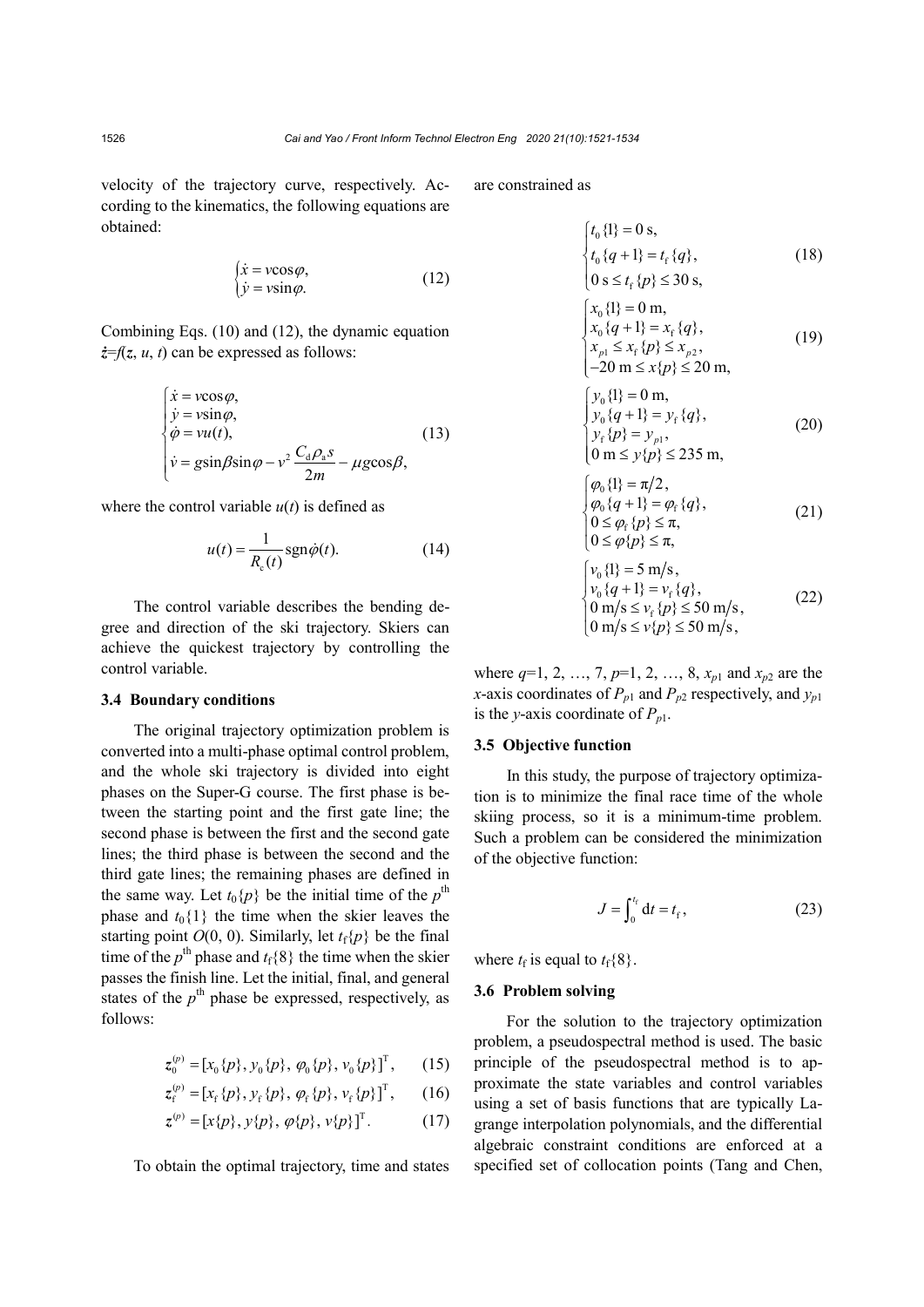2016).

According to the choice of discrete points, the pseudospectral methods include mainly the Legendre pseudospectral method (LPM), Gauss pseudospectral method (GPM), Chebychev pseudospectral method (CPM), and Radau pseudospectral method (RPM). In this study, RPM is adopted for the solution to the trajectory optimization problem, the interpolation polynomial of which is the Lagrange polynomial and the discrete point is the Legendre-Gauss-Radau (LGR) point (Garg et al., 2009; Jiang et al., 2017). Calculation steps are described as follows:

First, an affine transformation is defined as

$$
t = \frac{t_{\rm f} - t_0}{2} \tau + \frac{t_{\rm f} + t_0}{2},\tag{24}
$$

where  $\tau \in [-1, 1]$ . The dynamic equation  $\dot{z} = f(z, u, t)$ can be written as

$$
\frac{\mathrm{d}z}{\mathrm{d}\tau} = \frac{t_{\mathrm{f}} - t_{0}}{2} f(z(\tau), u(\tau), \tau; t_{0}, t_{\mathrm{f}}). \tag{25}
$$

Next, the state variable  $z(\tau)$  is approximated using Lagrange interpolation polynomials:

$$
z(\tau) \approx \sum_{i=1}^{N} z(\tau_i) L_i(\tau), \qquad (26)
$$

where  $\{\tau_i\}_{i=1}^N$  are the LGR collocation points  $(i=1:N-1)$  and the terminal point  $(i=N)$ ,  $\tau_N=1$ .  ${L_i(\tau)}_{i=1}^N$  are the bases of the Lagrange interpolation polynomials and are defined as

$$
L_i(\tau) = \prod_{j=1, j \neq i}^{N} \frac{\tau - \tau_j}{\tau_i - \tau_j}, \ i = 1, 2, ..., N,
$$
 (27)

from which it can be found that

$$
L_i(\tau_j) = \begin{cases} 1, & j = i, \\ 0, & j \neq i, \end{cases} i, j = 1, 2, ..., N.
$$
 (28)

Then, time derivative of the state approximation of Eq. (26) is given as

$$
\dot{z}(\tau_k) \approx \sum_{i=1}^N z(\tau_i) \dot{L}_i(\tau_k) = \sum_{i=1}^N D_{ki} z(\tau_i), \qquad (29)
$$

where *k*=1, 2, …, *N*−1.

Finally, the dynamic constraint equation is col-

located at the (*N*−1) LGR points as follows:

$$
\sum_{i=1}^{N} D_{ki} z(\tau_i) - \frac{t_f - t_0}{2} f(z(\tau_k), u(\tau_k), \tau_k; t_0, t_f) = \mathbf{0},
$$
\n(30)

where  $D_{ki} = \dot{L}_i(\tau_k)$  ( $k=1, 2, ..., N-1, i=1, 2, ..., N$ ) is the element of the (*N*−1)×*N* Radau pseudospectral differentiation matrix.

Similarly, the control variable  $u(\tau)$  is approximated using Lagrange interpolation polynomials:

$$
u(\tau) \approx \sum_{k=1}^{N-1} u(\tau_k) L_k(\tau), \qquad (31)
$$

where  $\tau_1, \tau_2, \ldots, \tau_{N-1}$  are the interpolation nodes.

The system equations and objective function expressed using the RPM are as follows:

$$
\begin{cases}\n\sum_{i=1}^{N} D_{ki} x(\tau_i) = \frac{t_f - t_0}{2} v(\tau_k) \cos(\varphi(\tau_k)), \\
\sum_{i=1}^{N} D_{ki} y(\tau_i) = \frac{t_f - t_0}{2} v(\tau_k) \sin(\varphi(\tau_k)), \\
\sum_{i=1}^{N} D_{ki} \varphi(\tau_i) = \frac{t_f - t_0}{2} v(\tau_k) u(\tau_k), \\
\sum_{i=1}^{N} D_{ki} v(\tau_i) = \frac{t_f - t_0}{2} \{g \sin \beta \sin(\varphi(\tau_k)) \\
-I [C_d \rho_a s / (2m)] v^2(\tau_k) - \mu g \cos \beta \}, \\
J = \frac{t_f - t_0}{2} \int_{-1}^{1} 1 d\tau \approx \frac{t_f - t_0}{2} \sum_{k=1}^{N-1} w_k,\n\end{cases}
$$
\n(33)

where  $w_k$  ( $k=1, 2, ..., N-1$ ) are the LGR weights.

## **4 Simulation results and discussion**

In this section, numerical solution is carried out using the MATLAB optimization toolbox and simulation results are given.

# **4.1 Optimal trajectory**

Suppose the mass of the whole system *m*=65 kg, gravity acceleration  $g=9.8 \text{ m/s}^2$ , angle of the ski slope  $\beta$ =20°, air resistance coefficient *C*<sub>d</sub>=0.45, air density  $\rho_a$ =1.225 kg/m<sup>3</sup>, windward area of the human body  $s=0.4$  m<sup>2</sup>, and sliding friction coefficient  $\mu=0.03$ .

Let the control variable be constrained by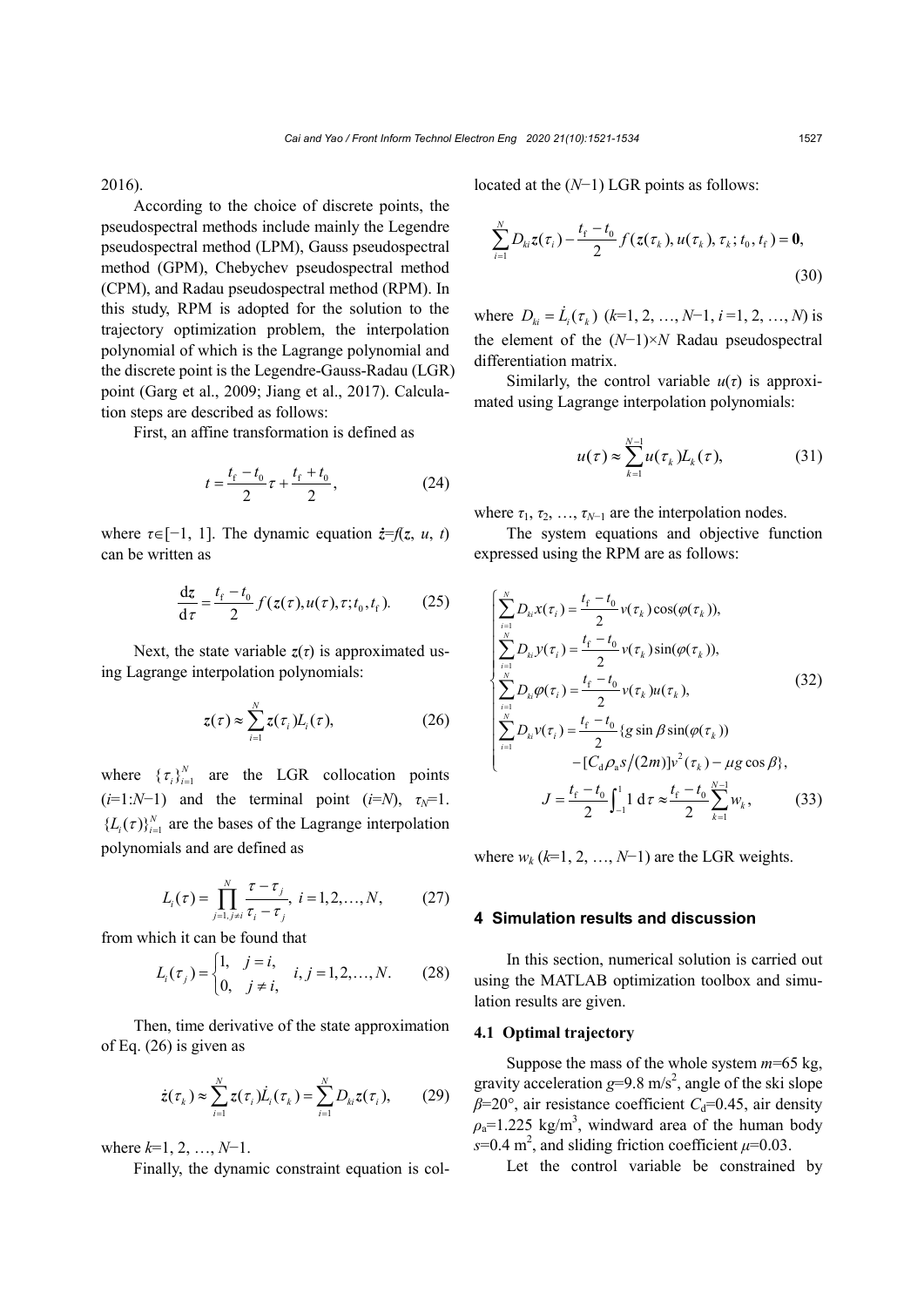−0.046≤*u*(*t*)≤0.046 and then the optimal trajectory can be obtained.

It can be seen from Fig. 5c that there is a straight line in the fifth and eighth phases, according to the tangential angle that changes much more slowly (almost remains constant) within a certain interval of the two phases, but not over the whole skier trajectories of the two phases.

From the changes of  $u(t)$  in Fig. 5e, three typical features should be noted. First, the control variable remains constant near the turning poles, which means that the skier passes through each gate with a certain turning radius generally. Second, the control variable fluctuates over a period of time at each phase. According to the definition of the control variable (Eq. (14)), it can be split into two parts:  $1/R<sub>c</sub>(t)$  and sgn $\dot{\varphi}(t)$ . The former can be regarded as a numerical magnitude, while the latter is related mainly to the turning direction. When the rate of the tangential angle curve changes slightly at some points, the



**Fig. 5 Changes in the lateral (a) and longitudinal (b) displacements over time, tangential angle curve (c), velocity curve (d), control variable changing curve (e), and the optimal trajectory curve where the coordinates of the gliding inflection points are shown (f)**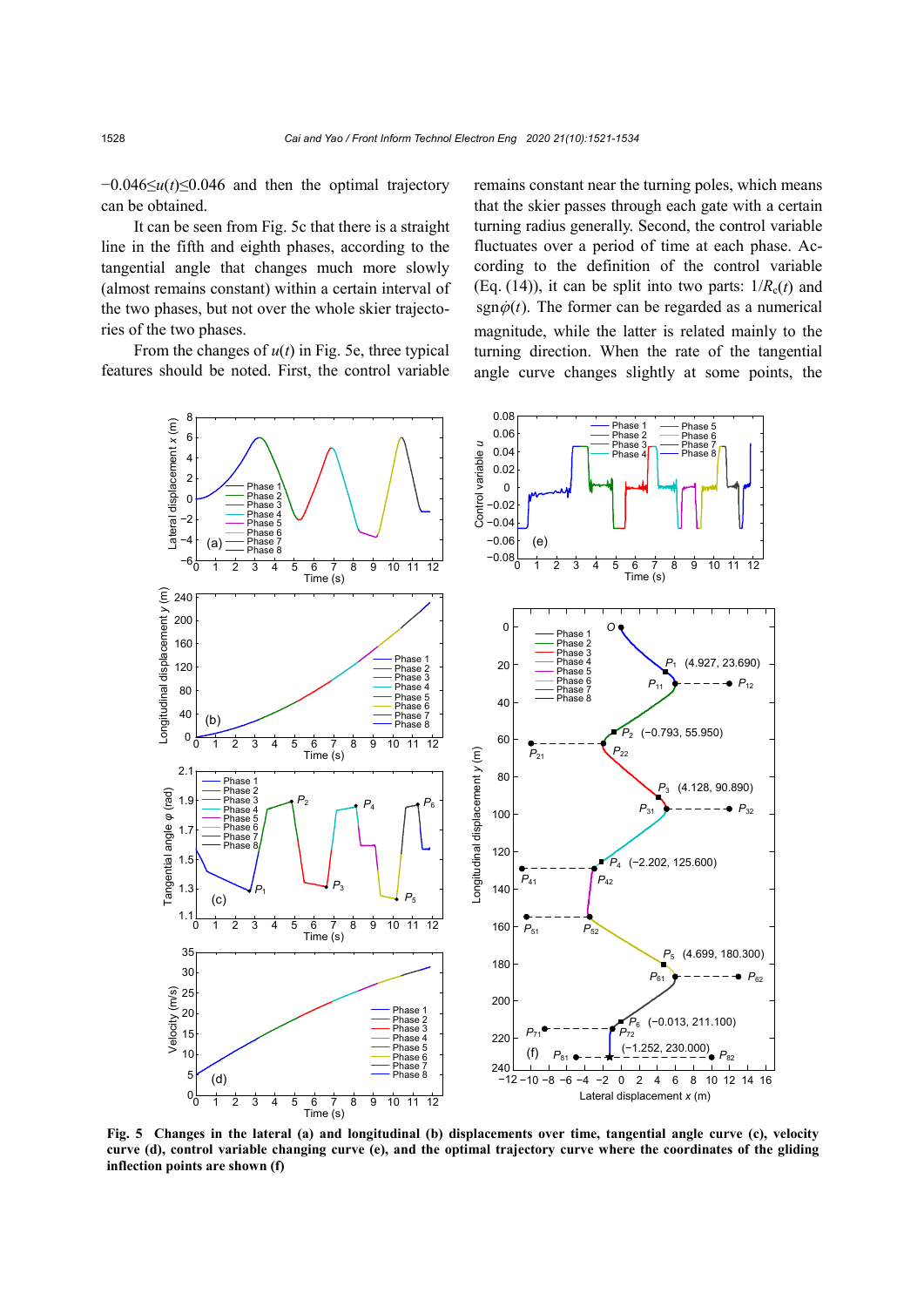control variable will fluctuate correspondingly. In other words, the control variable is constrained by sgn $\dot{\varphi}(t)$ . Third, the change of  $u(t)$  seems fast at some moments (almost like the Heaviside step function) mainly due to the function characteristic of sgn $\dot{\varphi}(t)$ , which jumps at  $\dot{\varphi}(t) = 0$  (i.e.,  $\dot{\varphi}(t) = 0$  is a jump break point).

As shown in Fig. 5f, the optimal trajectory of the Super-G course in this study is a smooth curve that satisfies the condition of being an admissible trajectory. Calculated numerically by MATLAB, the coordinates of the gliding inflection points  $(P_1-P_6)$  can be obtained and marked on the trajectory, which are considered to be the transition points for concavity and convexity in the skier trajectory curve and can tell skiers when and where they should begin to swing around the turning poles. At the same time, the minimum time worked out is 11.86 s.

However, the final time is different because of the control variables with different upper and lower limits. In Table 1, 20 groups of data points are listed, and we refer to the minimum turning radius of 17.2 m (Gilgien et al., 2014) (the corresponding curvature value is 0.058). Based on this, the control variable is constrained to a certain range. It can be seen that the final time decreases with the increase of the control variable, which shows that the smaller the minimum turning radius, the shorter the total skiing time.

Through further simulations, Figs. 5−7 show that solutions with higher upper limits of the control variable *u*(*t*) yield shorter runtimes and straighter (or shorter) paths from gate to gate, which does not contradict with the conclusions in Lind and Sanders (2004), who stated that the shortest path between two points on a slope is not necessarily the fastest path. A more important factor is the different nature of our problem. In contrast to Lind and Sanders (2004), our quickest descent path is subject to constraints requiring the path to pass through a set of gates. While Lind and Sanders (2004)'s solution allows skiers to reach the first gate quickly, the exit parameters of their trajectory are likely to make the path between the first and the second gate lines longer, which takes longer runtime than our method, unless the curvature radius is allowed to become very small at the first gate and so on.

From Figs. 6 and 7, it is found that although the total skiing time is reduced, the minimum turning radius also decreases, which is more difficult for alpine skiers to achieve. According to the relevant research on alpine skiing (Spörri et al., 2016, 2017), a high skiing speed combined with a small turning radius can shorten the skiing time, but it will increase the acting ground reaction force and cause a higher risk of sideslip and even injury. That is to say, the smaller the minimum turning radius, the higher the requirements for alpine skiers in the Super-G.

For the accuracy to 0.01 s (the precision mentioned here referring to the total skiing time obtained by numerical computation is kept to the decimal place and the time is accurate to the hundredth in alpine skiing competition), considering both skiing time and skiing safety, the trajectory shown in Fig. 5f is regarded to be optimal.

# **4.2 Code testing**

To show that our simulation code works properly, a useful test has been carried out. We set air drag and sliding friction to zero and check that our optimization method delivers the same solution to the one-phase problem (start-to-first gate) as in Lind and Sanders (2004).

Based on the results of Lind and Sanders (2004), we can obtain the parametric equation of a cycloid as

$$
\begin{cases}\n x = R(\phi - \sin \phi), \\
 y = R(1 - \cos \phi),\n\end{cases}
$$
\n(34)

where  $\phi$  is a rolling angle and radius  $R = A/(2g')$  (*A* is a constant and *g*′ the effective gravitational acceleration for the slope).

The starting and final points are *O*(0, 0) and  $P_{11}(6, 30)$ , respectively. The following equation holds:

$$
\begin{cases}\n6 = R_{11}(\phi_{11} - \sin \phi_{11}), \\
30 = R_{11}(1 - \cos \phi_{11}).\n\end{cases}
$$
\n(35)

Using MATLAB, two parameters are obtained:  $\phi_{11}$ =0.5930 rad and  $R_{11}$ =175.7356 m. The brachistochrone trajectory on the ski slope can be described as

$$
\begin{cases}\nx = 175.7356(\phi - \sin\phi), \\
y = 175.7356(1 - \cos\phi).\n\end{cases}
$$
\n(36)

In addition, to obtain the one-phase optimal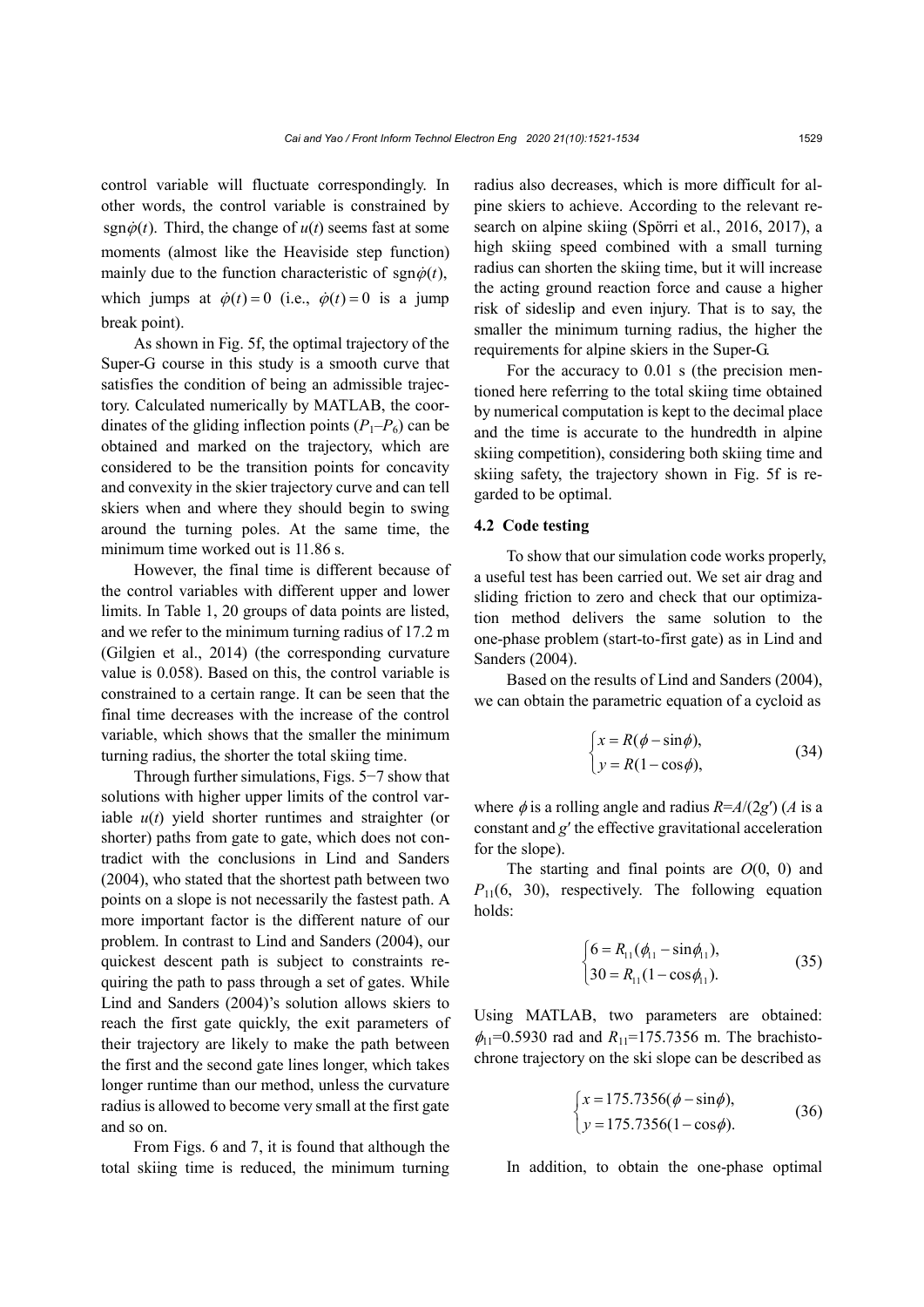

**Fig. 6 Simulation results when the control variable is constrained by −0.025≤***u***(***t***)≤0.025 under the constraint conditions of Eqs. (18)–(22): (a) lateral displacements; (b) longitudinal displacements; (c) tangential angle curve; (d) velocity curve; (e) control variable changing curve; (f) the optimal trajectory curve**

trajectory by our optimization method, time and states are constrained as follows:

$$
\begin{cases} t_0 \{1\} = 0 \text{ s}, \\ 0 \text{ s} \le t_f \{1\} \le 30 \text{ s}. \end{cases} \tag{37}
$$

$$
\begin{cases}\n x_0 \{1\} = 0 \text{ m}, \n 6 \text{ m} \le x_f \{1\} \le 12 \text{ m}, \n -20 \text{ m} \le x \{1\} \le 20 \text{ m},\n\end{cases}
$$
\n(38)

$$
\begin{cases}\ny_0\{1\} = 0 \text{ m}, \\
y_f\{1\} = 30 \text{ m}, \\
0 \text{ m} \le y\{1\} \le 235 \text{ m},\n\end{cases} (39)
$$

$$
\begin{cases}\n\varphi_0\{1\} = \pi/2, \\
0 \le \varphi_f\{1\} \le \pi, \\
0 \le \varphi\{1\} \le \pi,\n\end{cases}
$$
\n(40)

$$
\begin{cases}\nv_0\{1\} = 5 \text{ m/s}, \\
0 \text{ m/s} \le v_f\{1\} \le 50 \text{ m/s}, \\
0 \text{ m/s} \le v\{1\} \le 50 \text{ m/s}.\n\end{cases} \tag{41}
$$

According to Table 1, for the accuracy to 0.01 s, 0.046 is the best limit of the control variable with the shortest time 11.86 s mentioned above. Likewise, let the control variable be constrained by −0.046≤*u*(*t*)≤ 0.046. Test results are shown in Fig. 8.

In Fig. 8f, it can be seen that our solution is almost coincident with Lind and Sanders (2004)'s solution, both of which are parts of a cycloid. This suggests that our method delivers the same solution to the one-phase trajectory optimization problem as in Lind and Sanders (2004). Moreover, the test results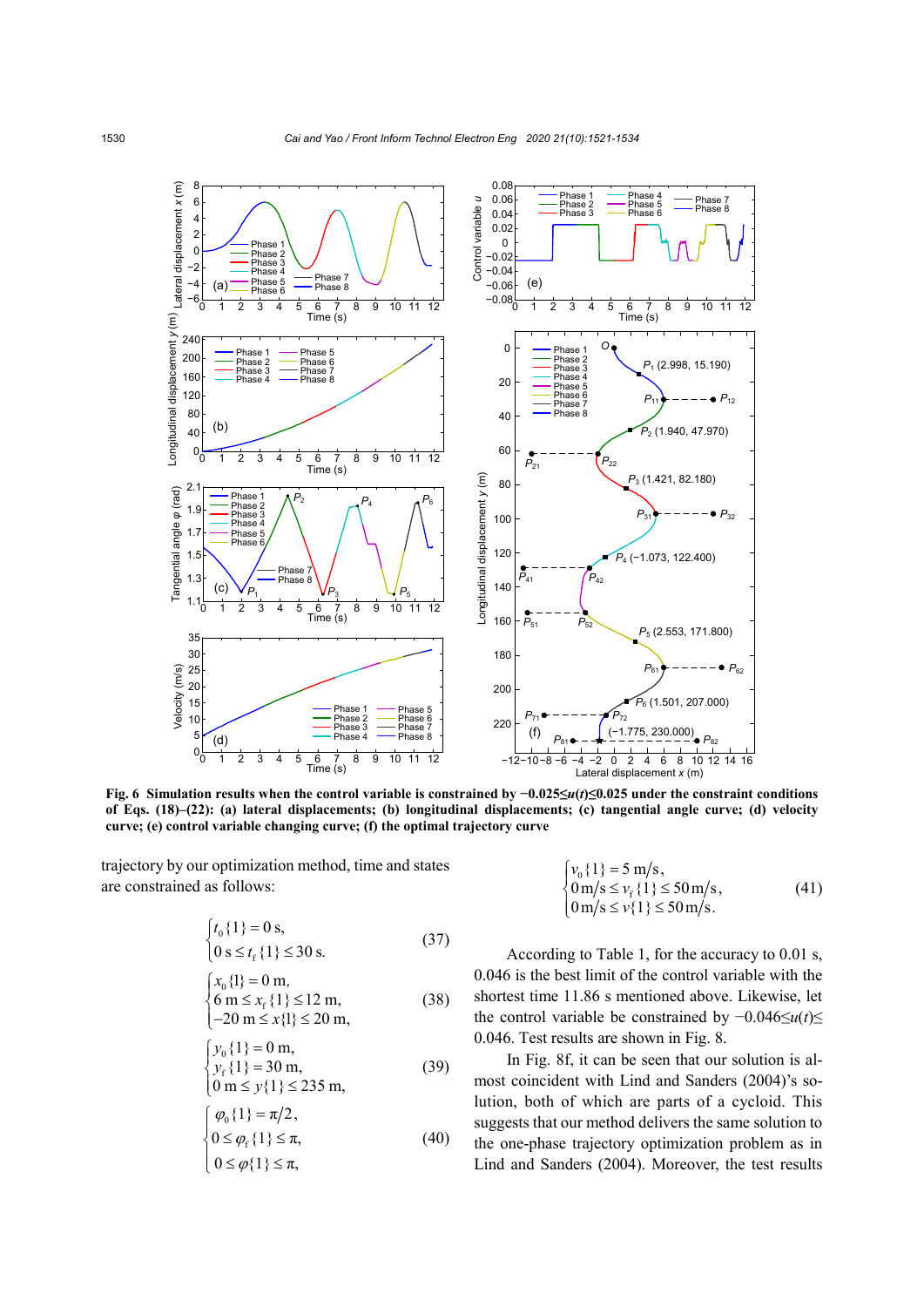

**Fig. 7 Simulation results when the control variable is constrained by −0.058≤***u***(***t***)≤0.058 under the constraint conditions of Eqs. (18)–(22): (a) lateral displacements; (b) longitudinal displacements; (c) tangential angle curve; (d) velocity curve; (e) control variable changing curve; (f) the optimal trajectory curve**

|  |  |  | Table 1 Minimum time for the optimal trajectories with different upper and lower limits of control variables |  |  |  |
|--|--|--|--------------------------------------------------------------------------------------------------------------|--|--|--|
|  |  |  |                                                                                                              |  |  |  |

| Upper and lower  | Convergence/ | Final time (s) | Upper and lower  | Convergence/ | Final time (s) |  |
|------------------|--------------|----------------|------------------|--------------|----------------|--|
| limits of $u(t)$ | Divergence   |                | limits of $u(t)$ | Divergence   |                |  |
| $\pm 0.019$      | a            |                | $\pm 0.040$      | $\mathbf c$  | 11.8712        |  |
| $\pm 0.021$      | d            |                | $\pm 0.042$      | c            | 11.8687        |  |
| $\pm 0.023$      | d            |                | ±0.044           | $\mathbf c$  | 11.8666        |  |
| $\pm 0.025$      | $\mathbf c$  | 11.9195        | $\pm 0.046$      | $\mathbf c$  | 11.8647        |  |
| $\pm 0.030$      | $\mathbf c$  | 11.8919        | $\pm 0.048$      | $\mathbf c$  | 11.8631        |  |
| $\pm 0.031$      | $\mathbf c$  | 11.8887        | $\pm 0.050$      | $\mathbf c$  | 11.8616        |  |
| $\pm 0.033$      | $\mathbf c$  | 11.8834        | $\pm 0.052$      | $\mathbf c$  | 11.8602        |  |
| $\pm 0.035$      | $\mathbf c$  | 11.8791        | $\pm 0.054$      | $\mathbf c$  | 11.8590        |  |
| $\pm 0.037$      | $\mathbf c$  | 11.8755        | $\pm 0.056$      | $\mathbf c$  | 11.8579        |  |
| $\pm 0.039$      | c            | 11.8725        | $\pm 0.058$      | c            | 11.8569        |  |

Skiing time listed is accurate to four decimal places for comparison. "-" means that the numerical results cannot be worked out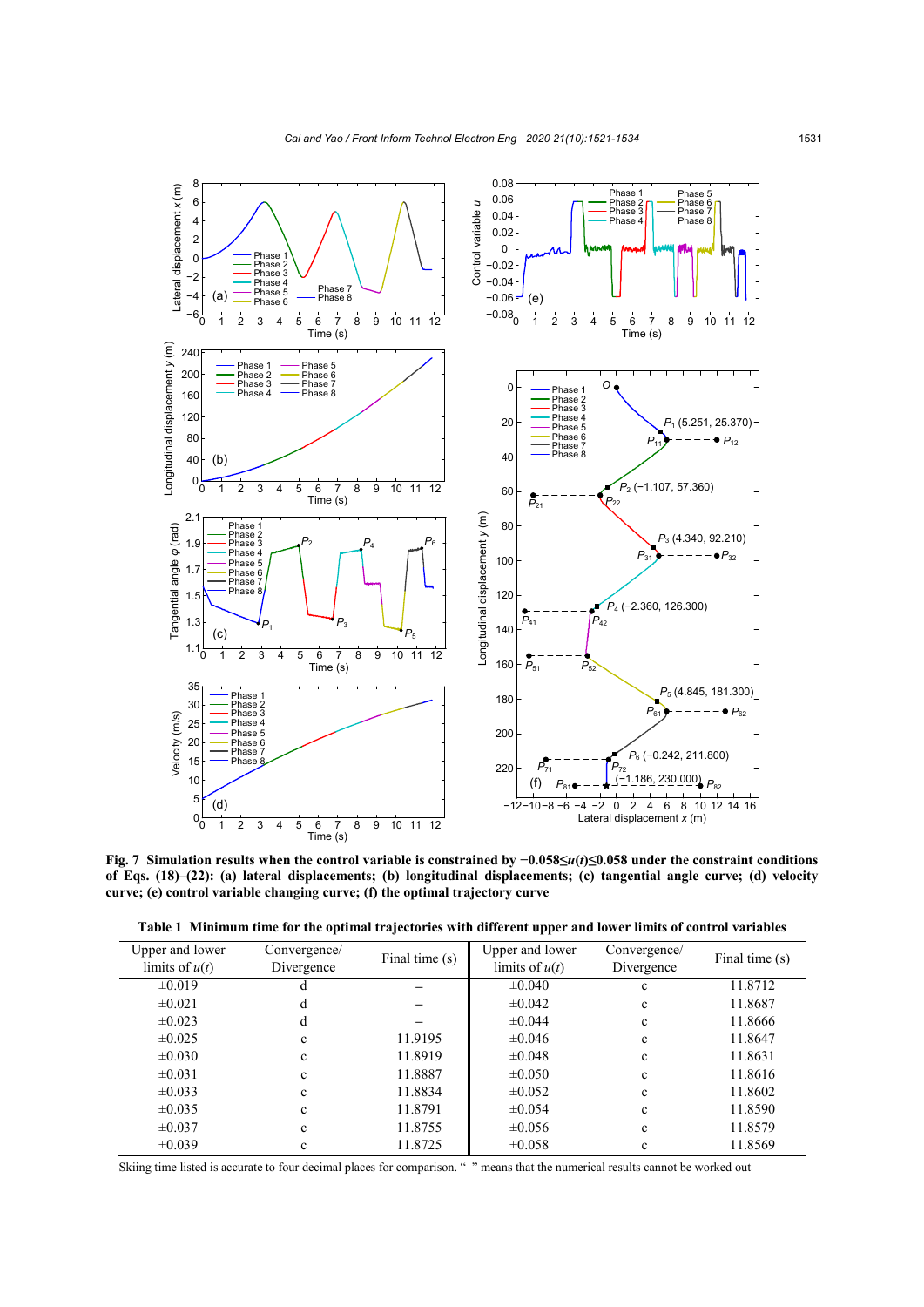

**Fig. 8 Code testing results for the one-phase trajectory optimization problem (start-to-first gate) under the constraint conditions of Eqs. (37)–(41): (a) lateral displacements; (b) longitudinal displacements; (c) tangential angle curve; (d) velocity curve; (e) control variable changing curve; (f) the optimal trajectory curve**

not only show that our multi-phase trajectory optimization problem is obviously different from the one-phase problem in nature, but also verify that our code is well designed and is effective.

# **5 Conclusions and future work**

In this study, we established a trajectory optimization model for alpine skiers in the Super-G and demonstrated its rationality and validity by numerical simulations. In contrast to the previous achievements in alpine skiing, we have obtained the optimal trajectory of a specific Super-G course to provide alpine skiers with help and reference. Based on this, we have made parameter optimization and carried out a useful test for our code. Results showed that the skier trajectory can be considered optimal within a reasonable range of control variables after comprehensive consideration of safety and time. Furthermore, we have marked the inflection points on the skier trajectory, and obtained the coordinates by working out the transition points for concavity and convexity in the skiing curve. The concept and coordinate labeling of the inflection points on the optimal trajectory have not been presented in other papers.

Several skiing suggestions for alpine skiers have been presented. At first, choose the optimal route. Alpine skiers should ski along an S-shape trajectory and be as close as possible to the turning poles when passing through the gates in a correct way. Then, turn at the inflection points. Generally speaking, inflection points are closer to the turning poles (Fig. 5f), and their positions are different for different gates or different courses. However, the positions of the inflection points are too far from the turning poles; i.e., skiers begin a turn far from the turning poles when passing through the gates (Fig. 6f). Finally, ski with a small turning radius. Considering the risks of alpine skiing, it is recommended that skiers should reduce the turning radius to achieve a faster skiing trajectory on the premise of ensuring safety and not breaking the rules.

In addition to establishing the trajectory optimization model, simulation results have been analyzed and the optimal trajectory has been obtained, although some details were ignored in the modeling process, such as geometric features of the skis and postural angles of the human body. Therefore, we will carry out in-depth research and analysis to improve the model in future work.

#### **Contributors**

Cong-ying CAI and Xiao-lan YAO designed the research. Cong-ying CAI processed the data and drafted the manuscript. Xiao-lan YAO helped organize the manuscript. Cong-ying CAI and Xiao-lan YAO revised and finalized the paper.

#### **Compliance with ethics guidelines**

Cong-ying CAI and Xiao-lan YAO declare that they have no conflict of interest.

#### **References**

- Benito J, Johnson BJ, 2016. Trajectory optimization for a Mars ascent vehicle. AIAA/AAS Astrodynamics Specialist Conf, Article 5441. https://doi.org/10.2514/6.2016-5441
- Betts JT, 1998. Survey of numerical methods for trajectory optimization. *J Guid Contr Dynam*, 21(2):193-207. https://doi.org/10.2514/2.4231
- Chen D, Li SQ, Wang JF, et al., 2019. A multi-objective trajectory planning method based on the improved immune clonal selection algorithm. *Manufacturing*, 59:431-442. https://doi.org/10.1016/j.rcim.2019.04.016
- Chen G, Fu Y, Guo JF, 2011. Survey of aircraft trajectory optimization methods. *Flight Dynam*, 29(4):1-5 (in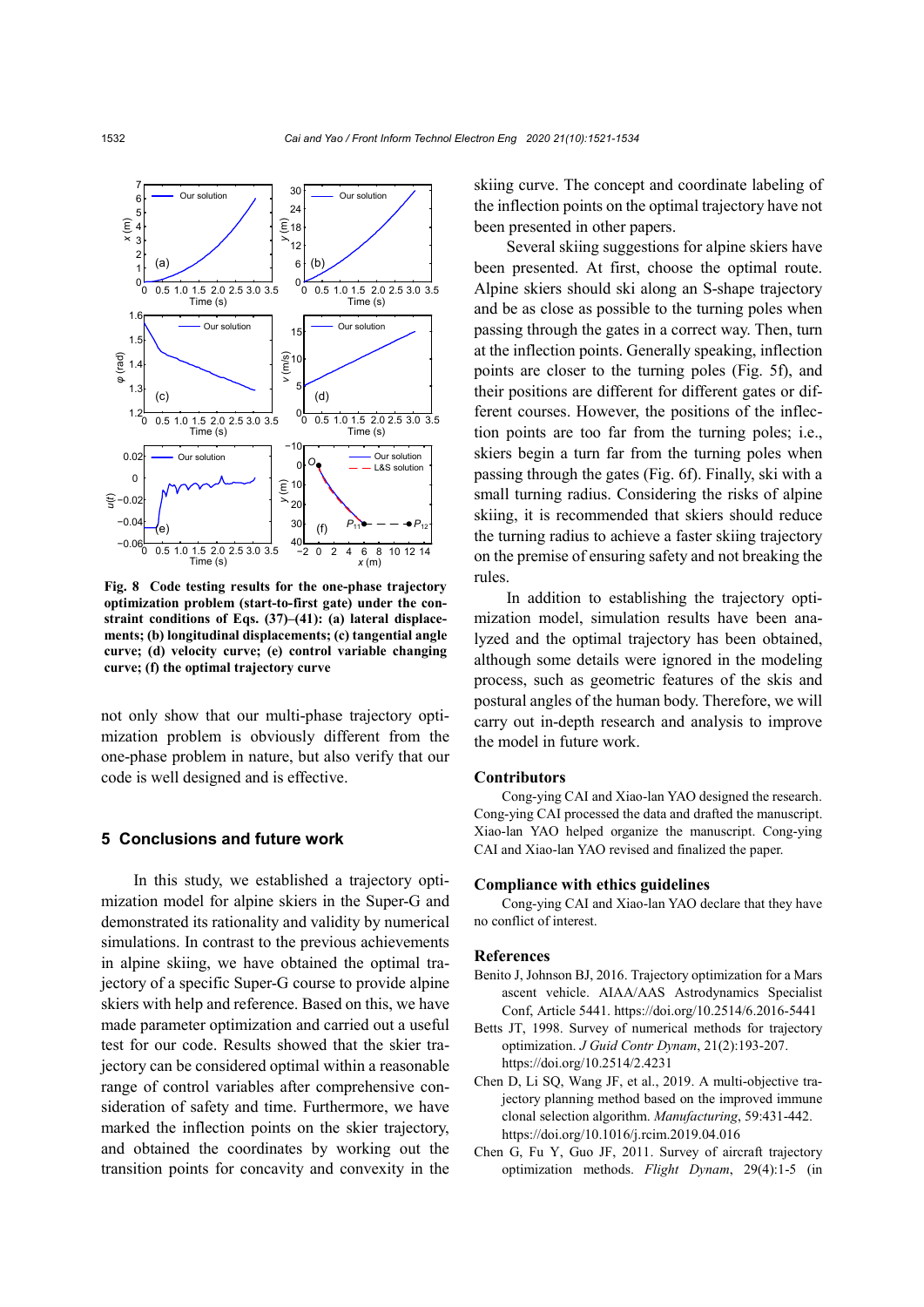Chinese). https://doi.org/10.13645/j.cnki.f.d.2011.04.008

Chen L, Qi ZH, 2006. Analyses of mechanical characteristics for alpine ski. *J Dalian Univ Technol*, 46(6):781-784 (in Chinese).

https://doi.org/10.3321/j.issn:1000-8608.2006.06.001

- Crain A, Ulrich S, 2019. Experimental validation of pseudospectral-based optimal trajectory planning for free-floating robots. *J Guid Contr Dynam*, 42(8):1726- 1742. https://doi.org/10.2514/1.G003528
- Dębski R, 2014. High-performance simulation-based algorithms for an alpine ski racer's trajectory optimization in heterogeneous computer systems. *Int J Appl Math Comput Sci*, 24(3):551-566.

https://doi.org/10.2478/amcs-2014-0040

Dębski R, 2016. An adaptive multi-spline refinement algorithm in simulation based sailboat trajectory optimization using onboard multi-core computer systems. *Int J Appl Math Comput Sci*, 26(2):351-365.

https://doi.org/10.1515/amcs-2016-0025

- Falck RD, Gray JS, 2019. Optimal control within the context of multidisciplinary design, analysis, and optimization. AIAA Scitech Forum, Article 0976. https://doi.org/10.2514/6.2019-0976
- Garg D, Patterson MA, Darby CL, et al., 2009. Direct trajectory optimization and costate estimation of general optimal control problems using a Radau pseudospectral method. AIAA Guidance, Navigation, and Control Conf, Article 5989. https://doi.org/10.2514/6.2009-5989
- Gilgien M, Spörri J, Kröll J, et al., 2014. Mechanics of turning and jumping and skier speed are associated with injury risk in men's World Cup alpine skiing: a comparison between the competition disciplines. *Br J Sport Med*, 48(9):742-747.

https://doi.org/10.1136/bjsports-2013-092994

- Graham KF, Rao AV, 2015. Minimum-time trajectory optimization of multiple revolution low-thrust Earth-orbit transfers. *J Spacecr Rockets*, 52(3):711-727. https://doi.org/10.2514/1.A33187
- Guo Y, Ma JQ, Xiong CF, et al., 2019. Joint optimization of vehicle trajectories and intersection controllers with connected automated vehicles: combined dynamic programming and shooting heuristic approach. *Trans Res Part C Emerg Technol*, 98:54-72.

https://doi.org/10.1016/j.trc.2018.11.010

Hirano Y, 2006. Quickest descent line during alpine ski racing. *Sport Eng*, 9(4):221-228.

https://doi.org/10.1007/BF02866060

Hong SM, Seo MG, Shim SW, et al., 2016. Sensitivity analysis on weight and trajectory optimization results for multistage guided missile. *IFAC-PapersOnLine*, 49(17):23-27. https://doi.org/10.1016/j.ifacol.2016.09.005

Huang GQ, Lu YP, Nan Y, 2012. A survey of numerical algorithms for trajectory optimization of flight vehicles. *Sci China Technol Sci*, 55(9):2538-2560. https://doi.org/10.1007/s11431-012-4946-y

Jiang RY, Chao T, Wang SY, et al., 2017. Low-thrust trajec-

tory in interplanetary flight solved by pseudospectral method. *J Syst Simul*, 29(2):2043-2052, 2058 (in Chinese). https://doi.org/10.16182/j.issn1004731x.joss.201709022

- Komissarov S, 2019. Dynamics of carving runs in alpine skiing. I. The basic centrifugal pendulum. https://doi.org/10.31236/osf.io/gp3ef
- Li TC, 2019. Single-road-constrained positioning based on deterministic trajectory geometry. *IEEE Commun Lett*, 23(1):80-83.

https://doi.org/10.1109/LCOMM.2018.2879478

- Li TC, Chen HM, Sun SD, et al., 2019. Joint smoothing and tracking based on continuous-time target trajectory function fitting. *IEEE Trans Autom Sci Eng*, 16(3):1476-1483. https://doi.org/10.1109/TASE.2018.2882641
- Lind DA, Sanders SP, 2004. The brachistochrone problem: the path of quickest descent. In: Lind DA, Sanders SP (Eds.), The Physics of Skiing. Springer, New York, NY. https://doi.org/10.1007/978-1-4757-4345-6\_19
- Liu WS, Liang XL, Ma YZ, et al., 2019. Aircraft trajectory optimization for collision avoidance using stochastic optimal control. *Asian J Contr*, 21(5):2308-2320. https://doi.org/10.1002/asjc.1855
- Morbidi F, Bicego D, Ryll M, et al., 2018. Energy-efficient trajectory generation for a hexarotor with dual-tilting propellers. IEEE/RSJ Int Conf on Intelligent Robots and Systems, p.6226-6232.

https://doi.org/10.1109/IROS.2018.8594419

- Paek SW, de Weck O, Polany R, et al., 2016. Asteroid deflection campaign design integrating epistemic uncertainties. Proc IEEE Aerospace Conf, p.1-14. https://doi.org/10.1109/AERO.2016.7500905
- Patrón RSF, Botez RM, 2015. Flight trajectory optimization through genetic algorithms for lateral and vertical integrated navigation. *J Aerosp Inform Syst*, 12(8):533-544. https://doi.org/10.2514/1.I010348
- Ranogajec V, Ivanović V, Deur J, et al., 2018. Optimizationbased assessment of automatic transmission doubletransition shift controls. *Contr Eng Pract*, 76:155-166. https://doi.org/10.1016/j.conengprac.2018.04.016
- Rao AV, 2014. Trajectory optimization: a survey. In: Waschl H, Kolmanovsky I, Steinbuch M, et al. (Eds.), Optimization and Optimal Control in Automotive Systems. Springer, Cham, p.3-21.

https://doi.org/10.1007/978-3-319-05371-4\_1

Rudakov R, Lisovski A, Ilyalov O, et al., 2010. Optimisation of the skiers trajectory in special slalom. *Proc Eng*, 2(2):3179-3182. https://doi.org/10.1016/j.proeng.2010.04.129

Spörri J, Kröll J, Gilgien M, et al., 2016. Sidecut radius and the mechanics of turning—equipment designed to reduce risk of severe traumatic knee injuries in alpine giant slalom ski racing. *Br J Sport Med*, 50(1):14-19.

https://doi.org/10.1136/bjsports-2015-095737

Spörri J, Kröll J, Gilgien M, et al., 2017. How to prevent injuries in alpine ski racing: what do we know and where do we go from here? *Sport Med*, 47(4):599-614.